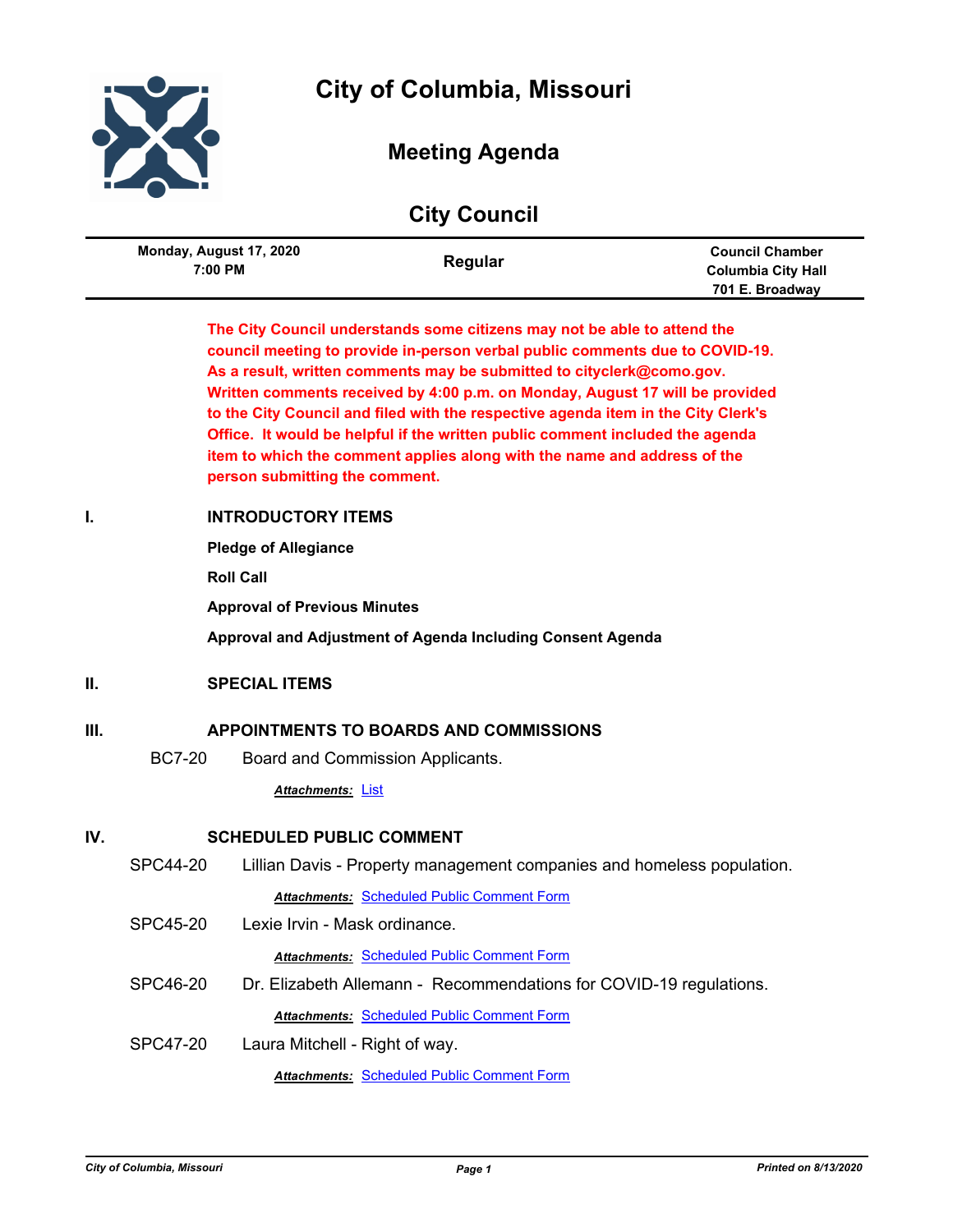| <b>SPC48-20</b> | Traci Wilson-Kleekamp - Town Hall on policing (debrief).                                                                                                                                                                                 |
|-----------------|------------------------------------------------------------------------------------------------------------------------------------------------------------------------------------------------------------------------------------------|
|                 | <b>Attachments: Scheduled Public Comment Form</b>                                                                                                                                                                                        |
| SPC49-20        | Grace Vega - How to be an anti-racist.                                                                                                                                                                                                   |
|                 | <b>Attachments: Scheduled Public Comment Form</b>                                                                                                                                                                                        |
|                 | <b>PUBLIC HEARINGS</b>                                                                                                                                                                                                                   |
|                 | Setting property tax rates for 2020 for the City of Columbia.                                                                                                                                                                            |
|                 | Recommended Action: [See B209-20/Mayor Memo]                                                                                                                                                                                             |
|                 | <b>Attachments: Council Memo</b>                                                                                                                                                                                                         |
|                 | <b>State Auditor Pro-Forma Tax Rate Calculations</b>                                                                                                                                                                                     |
| B209-20         | Setting property tax rates for 2020.                                                                                                                                                                                                     |
|                 | Recommended Action: [2nd Read & Vote/Mayor Memo]                                                                                                                                                                                         |
|                 | <b>Attachments: Council Memo</b>                                                                                                                                                                                                         |
|                 | <b>State Auditor Pro-Forma Tax Rate Calculations</b>                                                                                                                                                                                     |
|                 | Ordinance                                                                                                                                                                                                                                |
| PH30-20         | FY 2021 Annual Budget for the City of Columbia.                                                                                                                                                                                          |
|                 | (Commission on Cultural Affairs Representative, Housing and Community<br>Development Commission Representative, Human Services Commission<br>Representative, any other Board/Commission Representative, and General<br>Public Comments.) |
|                 | Recommended Action: [See B210-20/Mayor Memo]                                                                                                                                                                                             |
|                 | <b>Attachments: Council Memo</b>                                                                                                                                                                                                         |
| B210-20         | Adopting the FY 2021 Annual Budget for the City of Columbia.                                                                                                                                                                             |
|                 | Recommended Action: [2nd Read & Hold/Mayor Memo]                                                                                                                                                                                         |
|                 | Attachments: Supplemental - Commission on Cultural Affairs - 8/17                                                                                                                                                                        |
|                 | Supplemental - Housing and Community Development Commission - 8/17                                                                                                                                                                       |
|                 | Supplemental - Human Services Commission - 8/17                                                                                                                                                                                          |
|                 | Supplemental - Convention and Visitors Advisory Board - 8/17                                                                                                                                                                             |
|                 | <b>Council Memo</b>                                                                                                                                                                                                                      |
|                 | Ordinance                                                                                                                                                                                                                                |
|                 | <b>Exhibit A to Ordinance</b>                                                                                                                                                                                                            |
|                 | Amending Chapter 22 of the City Code to eliminate transportation fares in FY<br>2021 for users of the GoCOMO Public Transit System.                                                                                                      |
|                 | Recommended Action: [2nd Read & Hold/Mayor Memo]                                                                                                                                                                                         |
|                 | <b>Attachments: Council Memo</b>                                                                                                                                                                                                         |
|                 | Ordinance                                                                                                                                                                                                                                |
|                 | PH29-20<br>B211-20                                                                                                                                                                                                                       |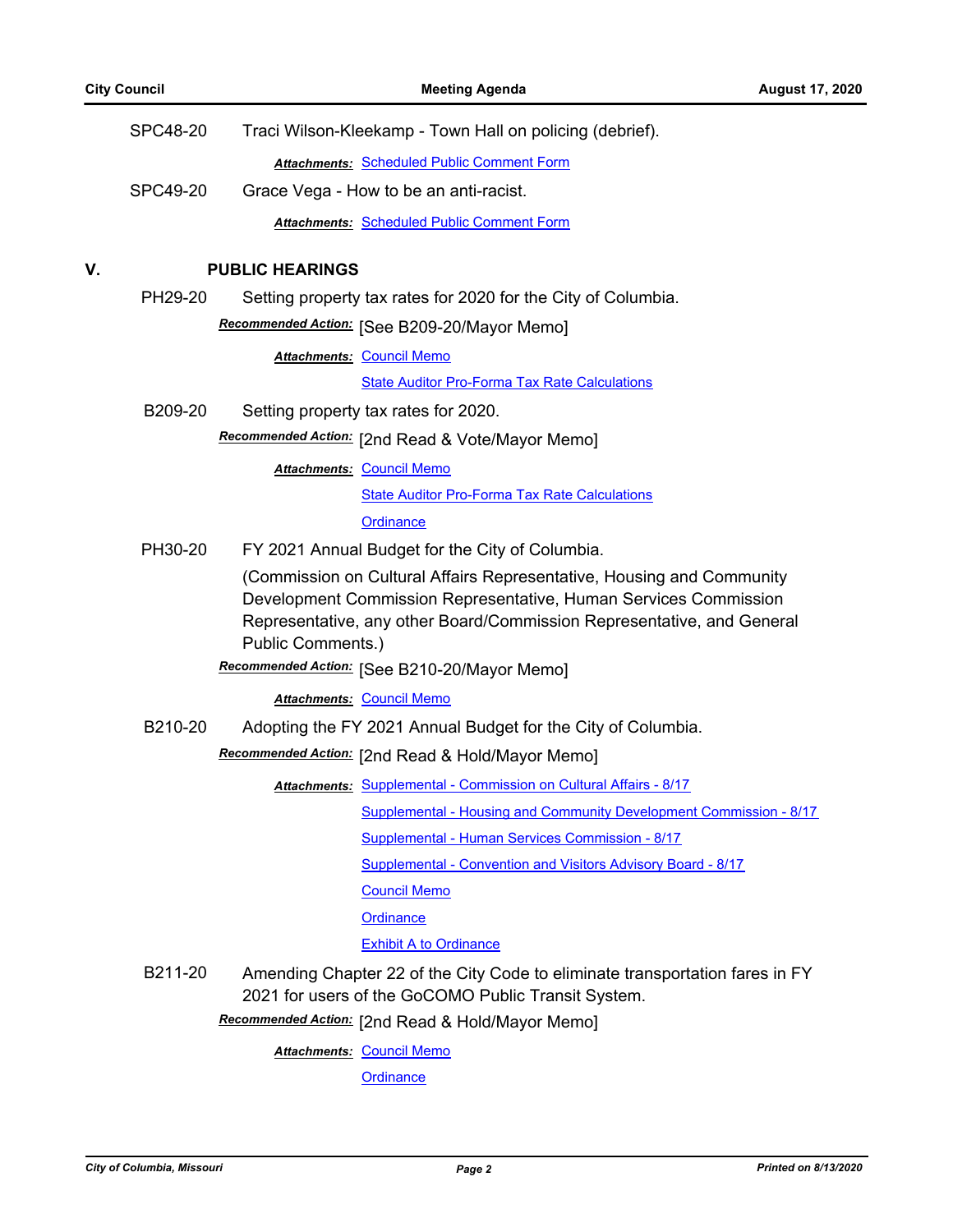B212-20 Amending Chapter 22 of the City Code to eliminate the requirement of the City to provide bags for curbside collection of residential refuse and recycling and to eliminate residential curbside recycling collection.

Recommended Action: [2nd Read & Hold/Mayor Memo]

**Attachments: [Council Memo](http://gocolumbiamo.legistar.com/gateway.aspx?M=F&ID=9741ac63-c888-4360-88ca-c84c84b26c4d.docx)** 

**[Ordinance](http://gocolumbiamo.legistar.com/gateway.aspx?M=F&ID=e80553de-ec63-439c-b61e-b7ae21c6400d.doc)** 

## **VI. OLD BUSINESS**

B194-20 Calling a special election on November 3, 2020 to consider an ordinance authorizing the use of automated residential refuse and recycling collection, including the use of residential roll carts.

Recommended Action: [2nd Read & Vote/Mayor Memo]

**Attachments: [Council Memo](http://gocolumbiamo.legistar.com/gateway.aspx?M=F&ID=afdbd20d-45c3-4afc-8bf9-d9274360408d.docx) [Ordinance](http://gocolumbiamo.legistar.com/gateway.aspx?M=F&ID=7f4d6ca3-2b3a-486b-afdd-e36658ab6920.doc) [Exhibit A to Ordinance](http://gocolumbiamo.legistar.com/gateway.aspx?M=F&ID=5848fd8d-3b4f-4356-b7a4-74c8542de111.doc)** 

B195-20 Authorizing the issuance of Special Obligation Refunding Bonds, Series 2020B.

**Recommended Action:** [2nd Read & Vote/Mayor Memo]

**Attachments: [Supplemental Council Memo](http://gocolumbiamo.legistar.com/gateway.aspx?M=F&ID=f7c34e24-2cb8-4afe-90fe-e9b1a7bf9d23.docx)** [Supplement to Preliminary Official Statement issued 08/12/20](http://gocolumbiamo.legistar.com/gateway.aspx?M=F&ID=2ef92a36-c1fd-4fb1-b5d8-31118ea221b4.pdf) [Term Sheet-Special Obligation Bonds without Parking](http://gocolumbiamo.legistar.com/gateway.aspx?M=F&ID=da0c5905-96a4-4741-ac2b-04f385d62efb.pdf) [Term Sheet for Parking Taxable Bonds](http://gocolumbiamo.legistar.com/gateway.aspx?M=F&ID=431b8bca-8f38-490e-83f2-6c4d25f645c5.pdf) [Council Memo](http://gocolumbiamo.legistar.com/gateway.aspx?M=F&ID=26433b1c-6424-4919-9d98-3c0bfb1036e8.docx) **[Ordinance](http://gocolumbiamo.legistar.com/gateway.aspx?M=F&ID=b43e255d-87f3-485d-88e2-abdfa113a633.doc) [Exhibit A to Ordinance](http://gocolumbiamo.legistar.com/gateway.aspx?M=F&ID=c6e4a2ac-8845-4fb3-9945-1d670683c37b.pdf)** [Exhibit B to Ordinance](http://gocolumbiamo.legistar.com/gateway.aspx?M=F&ID=32a70407-3112-473a-b09f-1bc47d7b835b.pdf) [Exhibit C to Ordinance](http://gocolumbiamo.legistar.com/gateway.aspx?M=F&ID=875456d7-03ee-4f7e-8bb6-5b6b7bb1e3d1.pdf)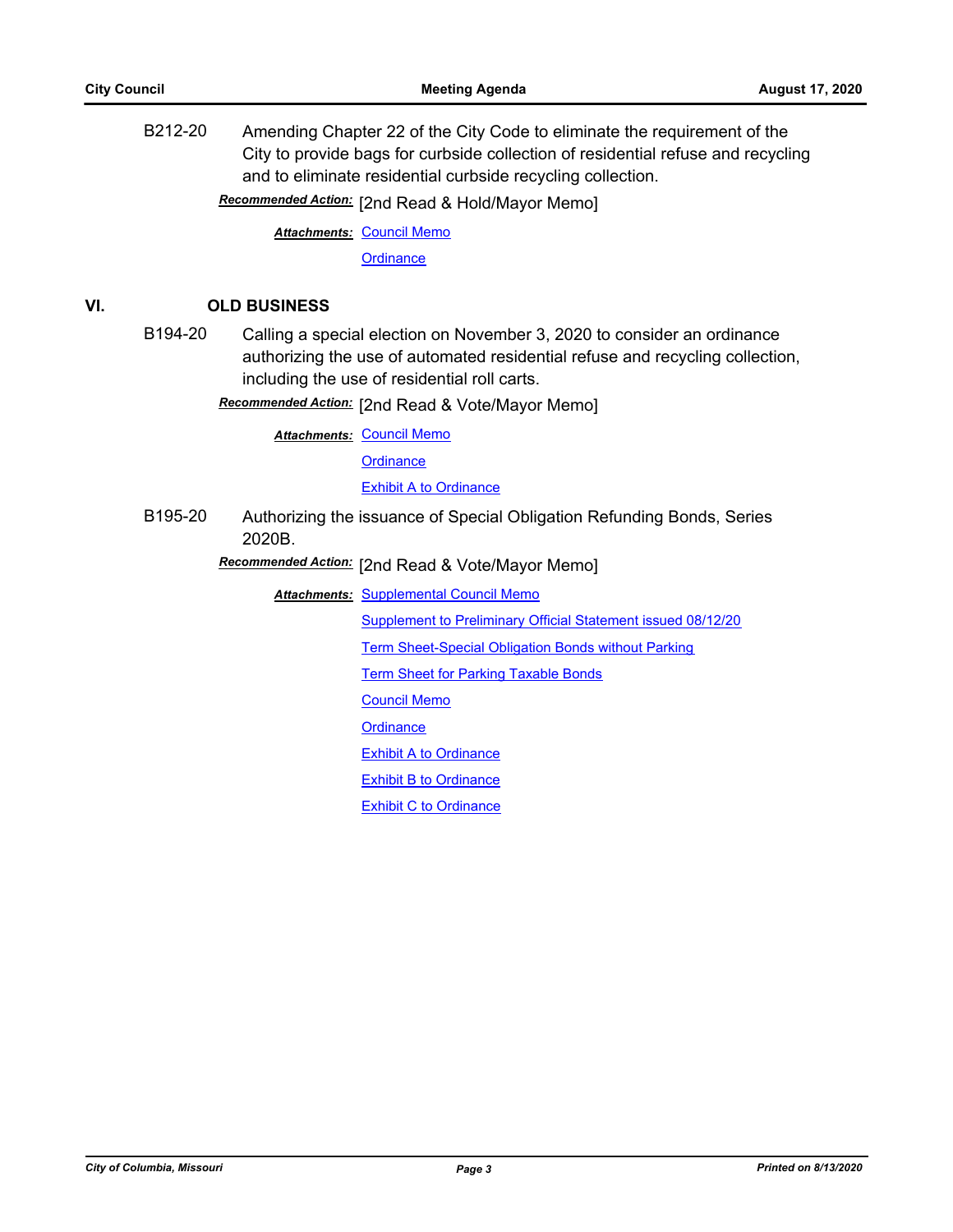# **VII. CONSENT AGENDA**

B196-20 Approving the Final Plat of "McKee Place, Plat No. 1" located on the northwest corner of the intersection of Clark Lane and McKee Street; authorizing a performance contract (Case No. 112-2020).

[2nd Read & Vote/Mayor Memo] *Recommended Action:*

**Attachments: [Council Memo](http://gocolumbiamo.legistar.com/gateway.aspx?M=F&ID=a83ed433-9fe6-4650-8d72-c38203c9b651.docx)** [Staff Report to the Planning and Zoning Commission](http://gocolumbiamo.legistar.com/gateway.aspx?M=F&ID=02170fb3-380f-4dd3-a55a-973e772a9496.docx) [Locator Maps](http://gocolumbiamo.legistar.com/gateway.aspx?M=F&ID=f8b49de5-f7a1-40bd-9c01-6bd3072444f1.pdf) [Final Plat](http://gocolumbiamo.legistar.com/gateway.aspx?M=F&ID=def63ed7-18c7-4f36-bfd5-133bc2e2dfa9.pdf) [Excerpts from Minutes](http://gocolumbiamo.legistar.com/gateway.aspx?M=F&ID=b8888977-5932-457d-aaec-b79f13cef91b.docx) **[Ordinance](http://gocolumbiamo.legistar.com/gateway.aspx?M=F&ID=66aa76f6-2318-44fd-ba76-e6322e2ca88e.doc)** [Exhibit A to Ordinance](http://gocolumbiamo.legistar.com/gateway.aspx?M=F&ID=8288a2a4-a332-4dcd-b3f8-d67696b9777c.pdf)

B197-20 Approving the Final Plat of "Boone Prairie Village, Plat No. 1" located on the east side of Brown Station Road and south of U.S. Highway 63; authorizing a performance contract (Case No. 110-2020).

Recommended Action: [2nd Read & Vote/Mayor Memo]

**Attachments: [Council Memo](http://gocolumbiamo.legistar.com/gateway.aspx?M=F&ID=6b9c2e5f-fe5a-4e99-ae60-4f74870507a5.docx)** [Locator Maps](http://gocolumbiamo.legistar.com/gateway.aspx?M=F&ID=4010280e-3da5-481f-8595-6f1a83a35a0b.pdf) [Final Plat](http://gocolumbiamo.legistar.com/gateway.aspx?M=F&ID=e2da86e0-55c7-4a58-9ec6-de077ac94c11.pdf) [2019 Preliminary Plat](http://gocolumbiamo.legistar.com/gateway.aspx?M=F&ID=ac75fdc2-eda5-4e8b-8043-67ddcbb45ad9.pdf) **[Ordinance](http://gocolumbiamo.legistar.com/gateway.aspx?M=F&ID=5cb971ef-694a-414e-9cbd-4acdbba24fc4.doc) [Exhibit A to Ordinance](http://gocolumbiamo.legistar.com/gateway.aspx?M=F&ID=b8af09cb-a76c-400b-a877-5eea04f4d4a8.pdf)** 

B198-20 Vacating a utility easement located on the north side of Switzler Street and approximately 100 feet west of Providence Road (201 Switzler Street) (Case No. 134-2020).

Recommended Action: [2nd Read & Vote/Mayor Memo]

**Attachments: [Council Memo](http://gocolumbiamo.legistar.com/gateway.aspx?M=F&ID=f106296a-5162-4059-b210-5df1c765a3f5.docx)** 

[Locator Maps](http://gocolumbiamo.legistar.com/gateway.aspx?M=F&ID=f128a0b4-3c68-4a2f-ae0d-db036fb589b4.pdf)

[Vacation Graphic](http://gocolumbiamo.legistar.com/gateway.aspx?M=F&ID=32e0d84d-b58e-4bd6-a5c4-cfe5a4c0bcb5.pdf)

**[Ordinance](http://gocolumbiamo.legistar.com/gateway.aspx?M=F&ID=cca5e137-e7c5-41d9-88b0-453b6210d660.doc)**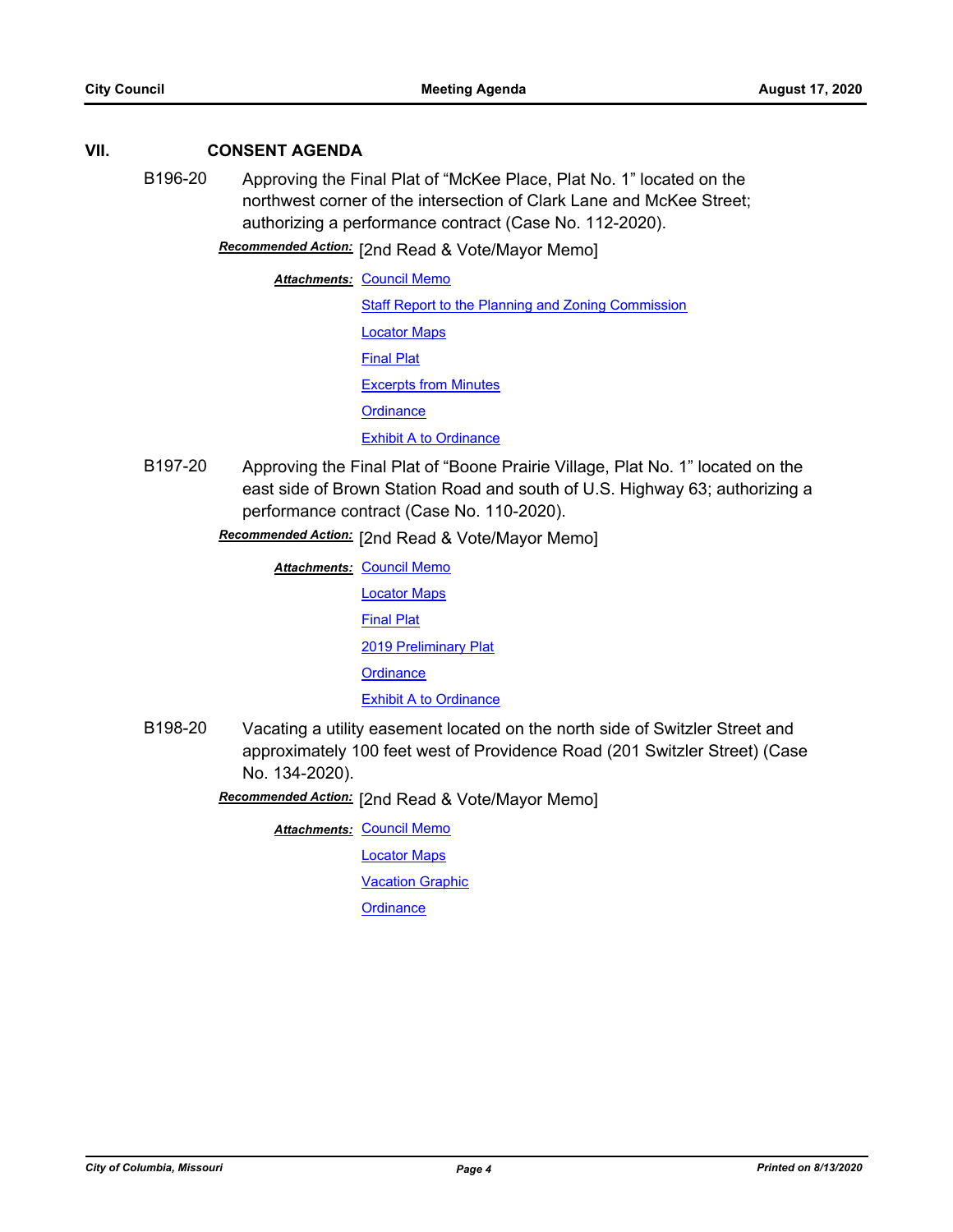B199-20 Amending the FY 2020 Annual Budget by appropriating architectural salvage sale revenue funds to the New Century Fund to be used for investment purposes and as a future revolving loan fund for private historic preservation activities.

Recommended Action: [2nd Read & Vote/Mayor Memo]

**Attachments: [Council Memo](http://gocolumbiamo.legistar.com/gateway.aspx?M=F&ID=2a255a49-3c35-433f-aa51-0a5a680114c4.docx)** 

[August 7, 2018 HPC Meeting Minutes Excerpt](http://gocolumbiamo.legistar.com/gateway.aspx?M=F&ID=0f60a68b-b25a-49b9-ae0d-0e8a6ad6042e.pdf)

**[Ordinance](http://gocolumbiamo.legistar.com/gateway.aspx?M=F&ID=16840c08-d79b-423e-b16f-1e9d101ce9d5.doc)** 

B200-20 Authorizing an agreement for the transfer of real estate and homeownership assistance neighborhood development funding with Columbia Community Land Trust, Inc. for the Cullimore Cottages project located on the west side of Eighth Street and north of Fairview Avenue.

Recommended Action: [2nd Read & Vote/Mayor Memo]

**Attachments: [Council Memo](http://gocolumbiamo.legistar.com/gateway.aspx?M=F&ID=87888213-288e-4a85-8da8-1ca17493d7f8.docx)** 

**[Ordinance](http://gocolumbiamo.legistar.com/gateway.aspx?M=F&ID=56880672-2e55-4219-b5a4-3539f2d33a7e.doc)** 

**[Attachment A to Ordinance](http://gocolumbiamo.legistar.com/gateway.aspx?M=F&ID=310b827a-b4eb-4a19-8a6a-2def97a90495.pdf)** 

- B201-20 Authorizing an intergovernmental cooperation agreement with The Curators of the University of Missouri for integrated shuttle bus service on campus.
	- Recommended Action: [2nd Read & Vote/Mayor Memo]

**Attachments: [Council Memo](http://gocolumbiamo.legistar.com/gateway.aspx?M=F&ID=7610d3b2-3d46-4dff-b031-1f9c5f4c1e4e.docx)** 

**[Ordinance](http://gocolumbiamo.legistar.com/gateway.aspx?M=F&ID=d75426d7-8d94-482e-b03f-071b0d59a085.doc)** 

[Exhibit A to Ordinance](http://gocolumbiamo.legistar.com/gateway.aspx?M=F&ID=1b895211-054e-4183-83d4-c14c157d3274.pdf)

B202-20 Authorizing a refund agreement with The Curators of the University of Missouri due to the partial suspension of the integrated shuttle bus service (Tiger Line) on campus related to the COVID-19 pandemic.

[2nd Read & Vote/Mayor Memo] *Recommended Action:*

**Attachments: [Council Memo](http://gocolumbiamo.legistar.com/gateway.aspx?M=F&ID=9a20e537-ffc1-4a65-900e-a1069f34892a.docx)** 

**[Ordinance](http://gocolumbiamo.legistar.com/gateway.aspx?M=F&ID=f37582e5-ad1f-45e7-ba8f-9f38cd0d034a.doc)** 

[Attachment A to Ordinance](http://gocolumbiamo.legistar.com/gateway.aspx?M=F&ID=90200964-85db-407e-a76c-f30b6c68f01a.pdf)

B203-20 Authorizing a joint funding agreement with the U.S. Geological Survey, United States Department of the Interior for operation and maintenance of a streamgage on Hinkson Creek to provide historical stream flow data and flood stage information.

Recommended Action: [2nd Read & Vote/Mayor Memo]

**Attachments: [Council Memo](http://gocolumbiamo.legistar.com/gateway.aspx?M=F&ID=b3113d2b-a49b-4123-9ed6-c682b6901728.docx)** 

[Communication from USGS](http://gocolumbiamo.legistar.com/gateway.aspx?M=F&ID=ae9804fa-12ea-491f-8637-29fdad3e1afb.pdf) **[Ordinance](http://gocolumbiamo.legistar.com/gateway.aspx?M=F&ID=9233bff5-7704-4738-bd49-16cb264b2b9e.doc)** [Exhibit A to Ordinance](http://gocolumbiamo.legistar.com/gateway.aspx?M=F&ID=a95f5d77-1220-42ae-a1ff-3c697b9610ab.pdf)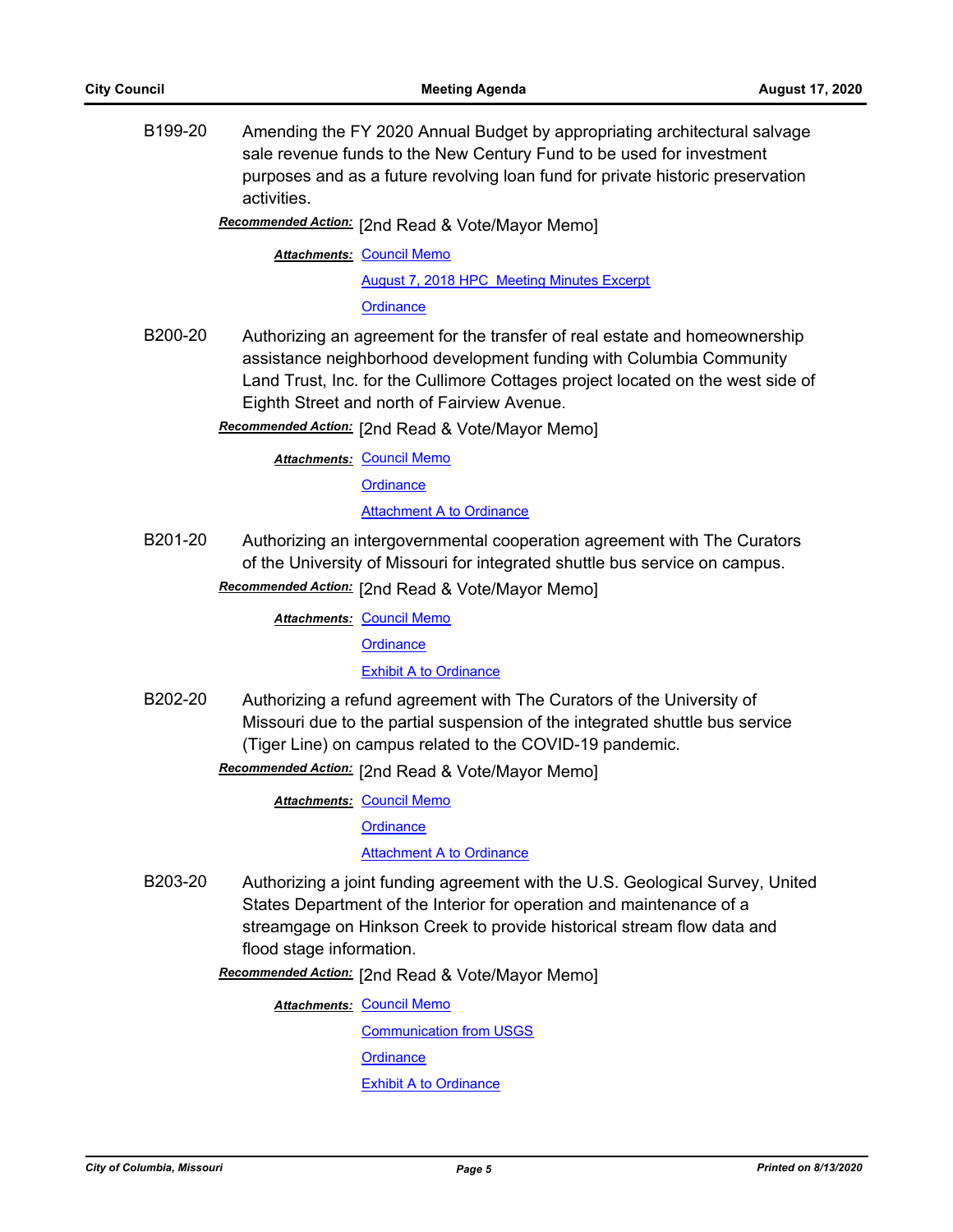B204-20 Authorizing an agreement for CARES (Coronavirus Aid, Relief and Economic Security Act) funding with Boone County, Missouri to hire temporary staff in the Department of Public Health and Human Services to assist with disease investigations, contact tracing, communicable disease investigation, data entry and analysis, and community health education; amending the FY 2020 Annual Budget by appropriating funds. Recommended Action: [2nd Read & Vote/Mayor Memo] **Attachments: [Council Memo](http://gocolumbiamo.legistar.com/gateway.aspx?M=F&ID=bca31dab-1ccd-41ca-bc2a-845c3550c524.docx) [Ordinance](http://gocolumbiamo.legistar.com/gateway.aspx?M=F&ID=d71d1a1e-a2ec-49dd-b968-1c47618fe6c9.doc) [Exhibit A to Ordinance](http://gocolumbiamo.legistar.com/gateway.aspx?M=F&ID=8cf73c08-0154-4bee-bbbb-2aec8b2e584e.pdf)** B205-20 Amending the FY 2020 Annual Budget by appropriating park sales tax funds and donated funds for various Parks and Recreation Department projects. Recommended Action: [2nd Read & Vote/Mayor Memo] **Attachments: [Council Memo](http://gocolumbiamo.legistar.com/gateway.aspx?M=F&ID=7becd043-8735-4715-8797-03147240f1a7.docx) [Ordinance](http://gocolumbiamo.legistar.com/gateway.aspx?M=F&ID=8d18b249-72d6-4af7-a9c0-5f58db9b858e.doc)** B206-20 Authorizing a program services contract with the Missouri Department of Health and Senior Services for public health emergency preparedness services. [2nd Read & Vote/Mayor Memo] *Recommended Action:* **Attachments: [Council Memo](http://gocolumbiamo.legistar.com/gateway.aspx?M=F&ID=5c6f0600-b3d7-4da3-953d-b0a0505fffbf.docx) [Ordinance](http://gocolumbiamo.legistar.com/gateway.aspx?M=F&ID=4155a9f5-a81a-4597-9b0c-2f25f491a8f3.doc) [Exhibit A to Ordinance](http://gocolumbiamo.legistar.com/gateway.aspx?M=F&ID=6da355f6-3aef-429f-b53d-3b4d905b43c6.pdf)** B207-20 Amending Chapter 2 of the City Code relating to conflicts of interest and financial disclosure procedures. Recommended Action: [2nd Read & Vote/Mayor Memo] **Attachments: [Council Memo](http://gocolumbiamo.legistar.com/gateway.aspx?M=F&ID=b0bd67de-7ae3-4ac8-88c1-5a693ed08672.docx) [Ordinance](http://gocolumbiamo.legistar.com/gateway.aspx?M=F&ID=abda83a8-33b6-45a4-9fb3-e2755c716c5d.doc)** B208-20 Authorizing a subrecipient monitoring agreement with Boone County, Missouri relating to acceptance of the FY 2019 Justice Assistance Grant (JAG) Program Award to purchase equipment for the Police Department; amending the FY 2020 Annual Budget by appropriating funds. Recommended Action: [2nd Read & Vote/Mayor Memo] **Attachments: [Council Memo](http://gocolumbiamo.legistar.com/gateway.aspx?M=F&ID=6e9105b3-0746-4f53-b2da-fcb1f2e8ce47.docx)** 

**[Ordinance](http://gocolumbiamo.legistar.com/gateway.aspx?M=F&ID=c6b447cd-add9-49b7-9745-38bf50cef3fe.doc)** 

[Exhibit A to Ordinance](http://gocolumbiamo.legistar.com/gateway.aspx?M=F&ID=119921a2-6250-41c0-8ebd-75f27820b6a1.pdf)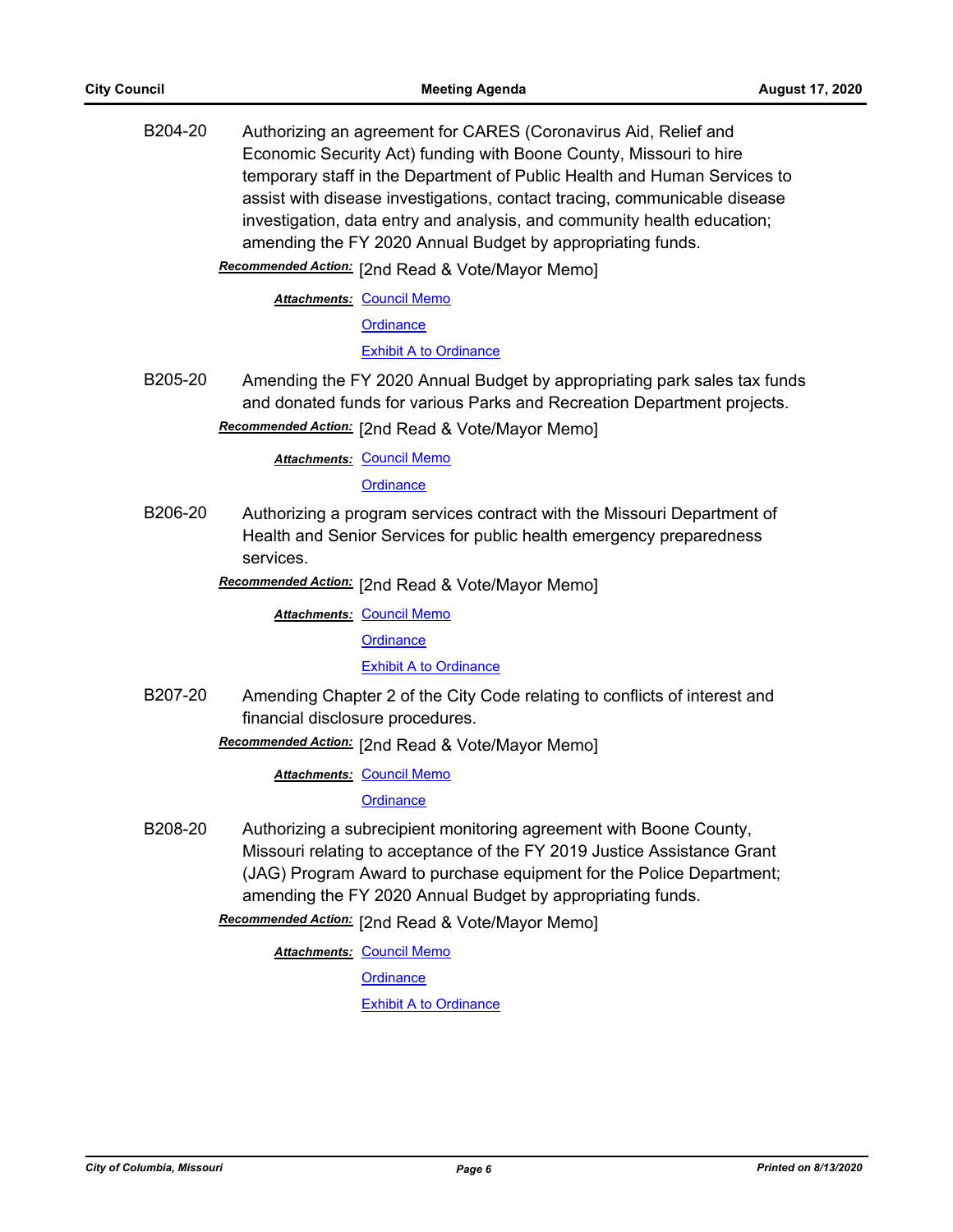| R99-20               | Authorizing a third amendment to lease with International Business Machines<br>Corporation (IBM) for property located at 2810 LeMone Industrial Boulevard. |                                                                         |  |
|----------------------|------------------------------------------------------------------------------------------------------------------------------------------------------------|-------------------------------------------------------------------------|--|
|                      |                                                                                                                                                            | Recommended Action: [Read & Vote/Mayor Memo]                            |  |
|                      |                                                                                                                                                            | <b>Attachments: Council Memo</b>                                        |  |
|                      |                                                                                                                                                            | <b>Executed Funding and Property Transfer Agreement</b>                 |  |
|                      |                                                                                                                                                            | Ordinance No. 020633                                                    |  |
|                      |                                                                                                                                                            | <b>Resolution</b>                                                       |  |
|                      |                                                                                                                                                            | <b>Exhibit A to Resolution</b>                                          |  |
| R <sub>100</sub> -20 | Series 2020.                                                                                                                                               | Authorizing the public sale of Sewerage System Refunding Revenue Bonds, |  |
|                      |                                                                                                                                                            | Recommended Action: [Read & Vote/Mayor Memo]                            |  |
|                      |                                                                                                                                                            | <b>Attachments: Council Memo</b>                                        |  |
|                      |                                                                                                                                                            | <b>Term Sheet and Numbers</b>                                           |  |
|                      |                                                                                                                                                            | <b>Resolution</b>                                                       |  |
|                      |                                                                                                                                                            | <b>Exhibit A to Resolution</b>                                          |  |

**[Exhibit B to Resolution](http://gocolumbiamo.legistar.com/gateway.aspx?M=F&ID=52c1faf0-381e-4b4a-86af-1ef8b6e6fcc6.pdf)** 

# **VIII. NEW BUSINESS**

# **IX. INTRODUCTION AND FIRST READING**

B213-20 Authorizing the issuance of Sewerage System Refunding Revenue Bonds, Series 2020.

[Intro & 1st Read/Mayor Memo] *Recommended Action:*

**Attachments: [Council Memo](http://gocolumbiamo.legistar.com/gateway.aspx?M=F&ID=6e7f6ae0-43b1-4dcb-9297-4c1f791229b7.docx)** 

[Term Sheet and Numbers 7.1.2020](http://gocolumbiamo.legistar.com/gateway.aspx?M=F&ID=84f21baa-26d9-4194-bc4a-35b6f14fd458.pdf)

**[Ordinance](http://gocolumbiamo.legistar.com/gateway.aspx?M=F&ID=500ad315-ce35-49bd-b614-843b631123ea.doc)** 

**[Exhibit A to Ordinance](http://gocolumbiamo.legistar.com/gateway.aspx?M=F&ID=ad9f68d8-5839-414c-aec2-8cf593bf949f.pdf)** 

**[Exhibit B to Ordinance](http://gocolumbiamo.legistar.com/gateway.aspx?M=F&ID=8bf4b84d-0e31-4abf-8325-d763a5966cb7.pdf)** 

**[Exhibit C to Ordinance](http://gocolumbiamo.legistar.com/gateway.aspx?M=F&ID=698676f4-7bdf-4d4e-91a7-802be1794b21.pdf)**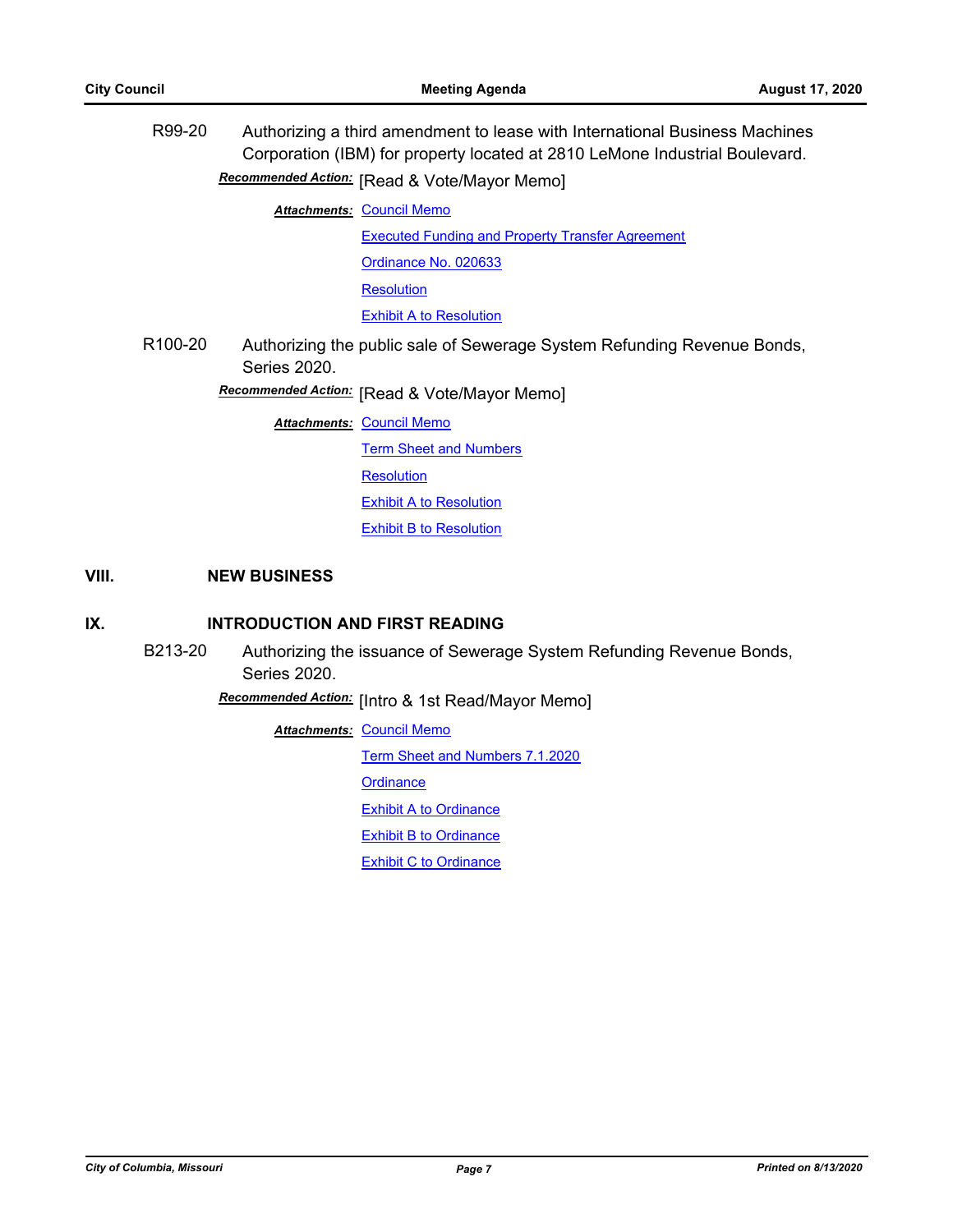B214-20**\*** Approving the Final Plat of "The Vineyards, Plat No. 8" located west of Dumas Drive and at the western terminus of Stone Mountain Parkway; authorizing a performance contract (Case No. 33-2020).

**Recommended Action:** [Intro & 1st Read/Mayor Memo]

- **Attachments: [Council Memo](http://gocolumbiamo.legistar.com/gateway.aspx?M=F&ID=e07fd233-ab95-4d84-b167-14ffff350825.docx)** [Locator Maps](http://gocolumbiamo.legistar.com/gateway.aspx?M=F&ID=a81d0faf-b39f-429e-8b2b-4e5e3843744b.pdf) [Final Plat](http://gocolumbiamo.legistar.com/gateway.aspx?M=F&ID=501445e6-b0bc-4786-b5f7-254133ccba06.pdf) [Previously Approved-Vineyards Plat No. 2 \(Preliminary\)](http://gocolumbiamo.legistar.com/gateway.aspx?M=F&ID=e34bb11d-6371-4187-a763-0a173b6412fe.pdf) **[Ordinance](http://gocolumbiamo.legistar.com/gateway.aspx?M=F&ID=b048141c-6a57-4c0e-a15b-e80b0bb95b06.doc)** [Exhibit A to Ordinance](http://gocolumbiamo.legistar.com/gateway.aspx?M=F&ID=cefd80e4-ccff-4ffe-88f2-afa539c1d2e0.pdf)
- B215-20**\*** Authorizing a right of use license permit with P1316, LLC for the construction, installation and maintenance of private trees and tree grates within portions of the future extension of Endeavor Avenue rights-of-way.

# **Recommended Action:** [Intro & 1st Read/Mayor Memo]

**Attachments: [Council Memo](http://gocolumbiamo.legistar.com/gateway.aspx?M=F&ID=350ee155-c8ba-43db-98bb-327dbb83d4f7.docx)** 

**[Ordinance](http://gocolumbiamo.legistar.com/gateway.aspx?M=F&ID=ef3542de-17c9-4f9f-bc8e-0e24e91cf881.doc)** 

## [Attachment A to Ordinance](http://gocolumbiamo.legistar.com/gateway.aspx?M=F&ID=400a9bfb-ab7c-4911-a5d6-d290bc63779e.pdf)

B216-20**\*** Accepting conveyances for sidewalk and street purposes.

Recommended Action: [Intro & 1st Read/Mayor Memo]

**Attachments: [Council Memo](http://gocolumbiamo.legistar.com/gateway.aspx?M=F&ID=252b39e1-fae2-4f8b-bf32-ebd77f193a1c.docx)** 

## **[Ordinance](http://gocolumbiamo.legistar.com/gateway.aspx?M=F&ID=eeaa3922-d796-465f-8d35-e352dec45a36.doc)**

B217-20**\*** Authorizing construction of the Stanford Drive PCCE #21 Sanitary Sewer Improvement Project; calling for bids through the Purchasing Division or authorizing a contract for the work using a term and supply contract.

Recommended Action: [Intro & 1st Read/Mayor Memo]

**Attachments: [Council Memo](http://gocolumbiamo.legistar.com/gateway.aspx?M=F&ID=e23dca48-69a9-48cf-aa69-4d7a509eb6d3.docx)** 

[Location Map](http://gocolumbiamo.legistar.com/gateway.aspx?M=F&ID=43752dc1-0f16-4f83-b3db-c1efb392d524.pdf)

[Diagram](http://gocolumbiamo.legistar.com/gateway.aspx?M=F&ID=37701831-79e1-42a4-beec-4da9eda9c702.pdf)

# **[Ordinance](http://gocolumbiamo.legistar.com/gateway.aspx?M=F&ID=349e80d6-6490-41b8-b4b2-c89fb3d51350.doc)**

B218-20**\*** Authorizing construction of the Quail Drive storm water improvement project; calling for bids through the Purchasing Division.

**Recommended Action:** [Intro & 1st Read/Mayor Memo]

**Attachments: [Council Memo](http://gocolumbiamo.legistar.com/gateway.aspx?M=F&ID=74c10b93-d8e9-4d1d-b346-c8c059d63818.docx)** 

[Location Map](http://gocolumbiamo.legistar.com/gateway.aspx?M=F&ID=94237c20-f326-4784-b725-840341269fe0.pdf)

**[Diagram](http://gocolumbiamo.legistar.com/gateway.aspx?M=F&ID=87dedf49-5e14-45b2-ae1f-1500f6306dcd.pdf)** 

**[Ordinance](http://gocolumbiamo.legistar.com/gateway.aspx?M=F&ID=a2c872a7-9c38-4ba3-9527-a567f9e94950.doc)**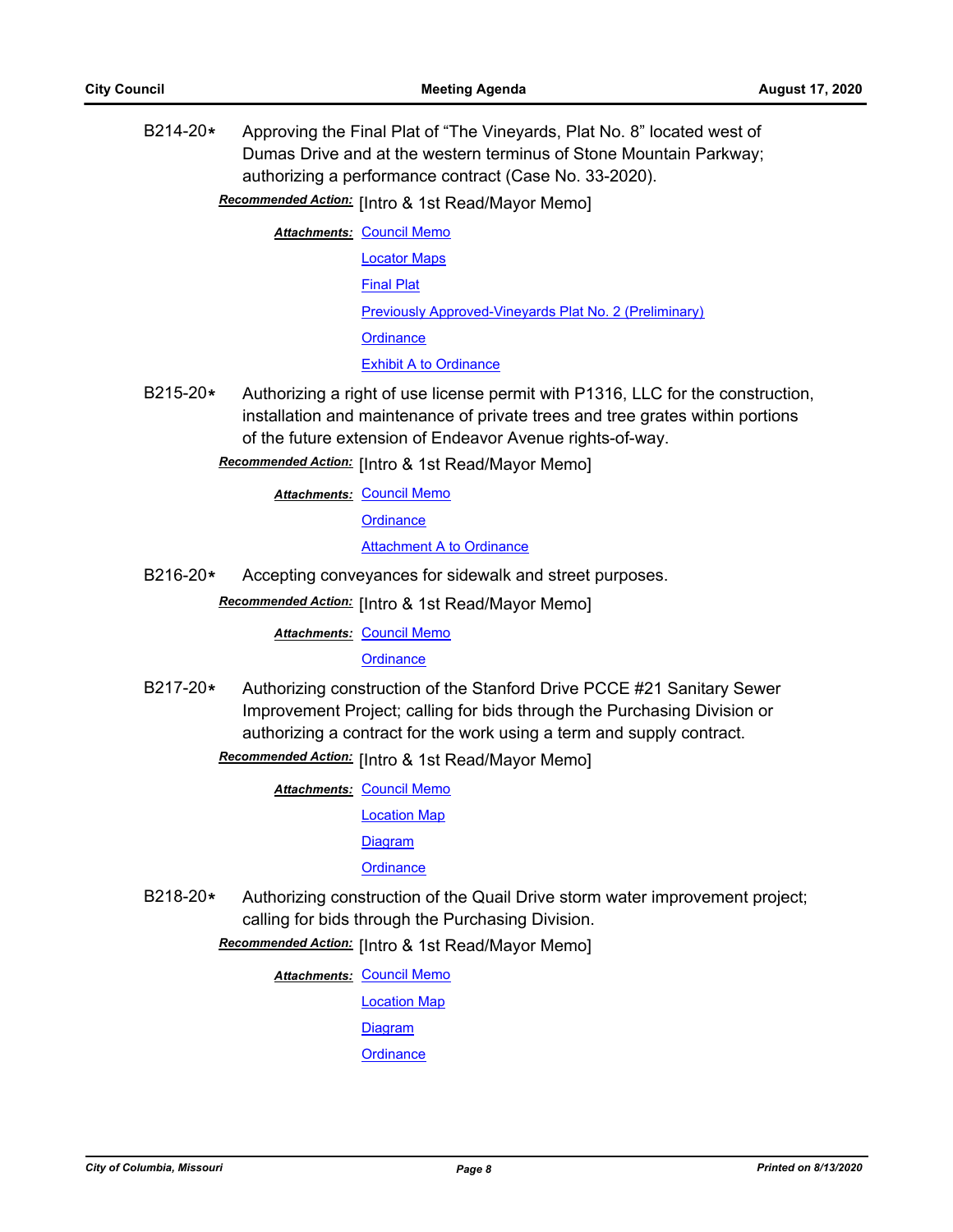B219-20**\*** Authorizing a joint funding agreement for water resource investigations with the U.S. Geological Survey, United States Department of the Interior for groundwater monitoring of well sites in the vicinity of the McBaine wetland treatment units and the Eagle Bluffs Conservation Area.

Recommended Action: [Intro & 1st Read/Mayor Memo]

**Attachments: [Council Memo](http://gocolumbiamo.legistar.com/gateway.aspx?M=F&ID=ca45af7c-7327-441d-81fe-e6dd4ec0dd7d.docx)** 

[USGS Proposal](http://gocolumbiamo.legistar.com/gateway.aspx?M=F&ID=83f2d931-1845-41d2-93a5-ef5236e73149.pdf) [Communication from USGS](http://gocolumbiamo.legistar.com/gateway.aspx?M=F&ID=936d678f-db55-4ced-a7a2-39a1b0fe98ef.pdf) **[Ordinance](http://gocolumbiamo.legistar.com/gateway.aspx?M=F&ID=8d81b5b6-ef57-480a-baf2-d5c0a8500feb.doc)** [Exhibit A to Ordinance](http://gocolumbiamo.legistar.com/gateway.aspx?M=F&ID=bb5055c4-fb08-41bb-8032-760541e3df75.pdf)

B220-20**\*** Authorizing a professional engineering services agreement with Black & Veatch Corporation for the design of a new southeast pump station.

Recommended Action: [Intro & 1st Read/Mayor Memo]

**Attachments: [Council Memo](http://gocolumbiamo.legistar.com/gateway.aspx?M=F&ID=c267646b-d3b5-4275-985e-fa3a56a450e1.docx)** 

[Preliminary Schedule](http://gocolumbiamo.legistar.com/gateway.aspx?M=F&ID=ee6e8bcb-2931-461a-a7bb-13111a102246.pdf)

**[Ordinance](http://gocolumbiamo.legistar.com/gateway.aspx?M=F&ID=97af17a0-ba30-48ed-a418-1dac6c66b3d0.doc)** 

[Attachment A to Ordinance](http://gocolumbiamo.legistar.com/gateway.aspx?M=F&ID=6f9b4e82-74b3-4df4-b278-df1e2d338279.pdf)

B221-20**\*** Authorizing a professional engineering services agreement with HDR Engineering, Inc. for design upgrades to the West Ash Pump Station. **Recommended Action:** [Intro & 1st Read/Mayor Memo]

**Attachments: [Council Memo](http://gocolumbiamo.legistar.com/gateway.aspx?M=F&ID=5f5b1004-ba17-4482-83ae-3e993e35bb5a.docx)** 

[Preliminary Schedule](http://gocolumbiamo.legistar.com/gateway.aspx?M=F&ID=6d3dbc07-a773-4c7e-b907-49831ceaf108.pdf)

**[Ordinance](http://gocolumbiamo.legistar.com/gateway.aspx?M=F&ID=32a4a9de-a4bd-411b-85e9-c64d2b708af2.doc)** 

**[Attachment A to Ordinance](http://gocolumbiamo.legistar.com/gateway.aspx?M=F&ID=b7bfed14-f1bd-4222-b904-1897713a9bf5.pdf)** 

B222-20**\*** Authorizing a memorandum of understanding with the Missouri Department of Health and Senior Services for the issuance of birth and death certificates and associated information technology activities.

Recommended Action: [Intro & 1st Read/Mayor Memo]

**Attachments: [Council Memo](http://gocolumbiamo.legistar.com/gateway.aspx?M=F&ID=83642ee9-ba4c-4998-98fd-a90c31bfee4e.docx)** 

**[Ordinance](http://gocolumbiamo.legistar.com/gateway.aspx?M=F&ID=8caca5ed-4736-40ec-8da8-6b606f3b19d8.doc)** 

## [Exhibit A to Ordinance](http://gocolumbiamo.legistar.com/gateway.aspx?M=F&ID=84a6c78e-f1c9-4280-9743-0caacbd62dae.pdf)

B223-20**\*** Authorizing a program services contract with the Missouri Department of Health and Senior Services for the Healthy Families Missouri Home Visiting program.

**Recommended Action:** [Intro & 1st Read/Mayor Memo]

**Attachments: [Council Memo](http://gocolumbiamo.legistar.com/gateway.aspx?M=F&ID=80af1d6a-d312-4982-a247-88d261c6f6df.docx)** 

**[Ordinance](http://gocolumbiamo.legistar.com/gateway.aspx?M=F&ID=688e32cd-82d7-4743-ba32-a158f1b2cb17.doc)** 

[Exhibit A to Ordinance](http://gocolumbiamo.legistar.com/gateway.aspx?M=F&ID=5f72293d-9550-40f9-98c6-95ea99354f43.pdf)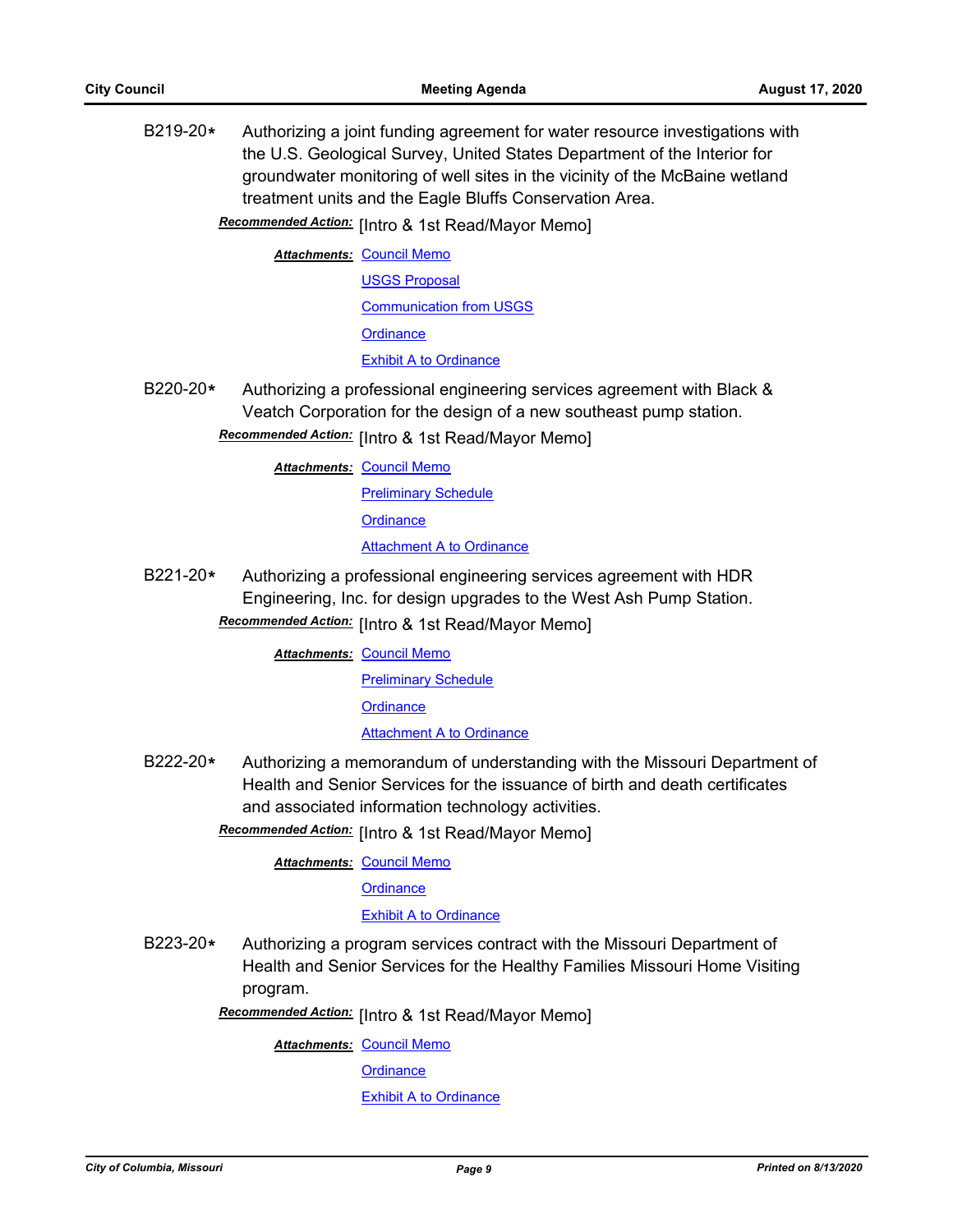B224-20**\*** Amending the FY 2020 Annual Budget by appropriating funds for the purchase of a uniform for an honor guard member and testing materials for the Fire Department's new recruit hiring process.

**Recommended Action:** [Intro & 1st Read/Mayor Memo]

**Attachments: [Council Memo](http://gocolumbiamo.legistar.com/gateway.aspx?M=F&ID=b2785377-1650-4068-9ba5-fac015bb043b.docx)** 

#### **[Ordinance](http://gocolumbiamo.legistar.com/gateway.aspx?M=F&ID=51d4d274-680f-44f9-8a9b-450eae81d657.doc)**

B225-20**\*** Amending the FY 2020 Annual Budget by appropriating grant funds received from the National League of Cities for climate action activities.

Recommended Action: [Intro & 1st Read/Mayor Memo]

**Attachments: [Council Memo](http://gocolumbiamo.legistar.com/gateway.aspx?M=F&ID=ccf2db49-6409-41ee-aaa0-4291f821f9cd.docx)** 

### **[Ordinance](http://gocolumbiamo.legistar.com/gateway.aspx?M=F&ID=55595589-c784-4043-9fa9-c41e44c89ef1.doc)**

B226-20**\*** Authorizing Amendment No. 3 to the 2017 Master Services Agreement with N. Harris Computer Corporation, on behalf of its division Advanced Utility Systems, to implement changes to the budget billing payment plan calculation as part of the utility billing software.

Recommended Action: [Intro & 1st Read/Mayor Memo]

**Attachments: [Council Memo](http://gocolumbiamo.legistar.com/gateway.aspx?M=F&ID=632a7339-4d67-4db7-a6a7-7e656662be17.docx)** 

**[Ordinance](http://gocolumbiamo.legistar.com/gateway.aspx?M=F&ID=5ef6a584-0eca-444c-87ba-e232a871f9ff.doc)** 

[Attachment A to Ordinance](http://gocolumbiamo.legistar.com/gateway.aspx?M=F&ID=4df1ad90-69fa-4389-a16d-3cb66f24db1a.pdf)

B227-20**\*** Authorizing acceptance of a grant from the U.S. Department of Justice - Office of Justice Programs, Bureau of Justice Assistance to provide funding to the Police Department and Fire Department relating to the City of Columbia COVID-19 response; amending the FY 2020 Annual Budget by appropriating funds.

**Recommended Action:** [Intro & 1st Read/Mayor Memo]

**Attachments: [Council Memo](http://gocolumbiamo.legistar.com/gateway.aspx?M=F&ID=ac61f61e-cac0-4fde-97e3-ae032c903084.docx)** 

**[Grant Application](http://gocolumbiamo.legistar.com/gateway.aspx?M=F&ID=9e2a6eea-3213-4d7e-8890-c400b753dd61.pdf)** 

[Grant Award Correspondence from the U.S. Department of Justice](http://gocolumbiamo.legistar.com/gateway.aspx?M=F&ID=3d8028ea-e7f3-45fb-b2b5-37a3ecead535.pdf)

**[Ordinance](http://gocolumbiamo.legistar.com/gateway.aspx?M=F&ID=cf58d925-e64e-4edf-a019-2eb290b678c3.doc)** 

[Exhibit A to Ordinance](http://gocolumbiamo.legistar.com/gateway.aspx?M=F&ID=a97675a2-0d69-4177-8c26-48a661e4ec01.pdf)

B228-20**\*** Authorizing an amendment to the memorandum of understanding with The Curators of the University of Missouri relating to primary response areas by law enforcement officers for property owned or leased by the University of Missouri together with certain roadways and intersections within and bordering the University of Missouri Campus.

**Recommended Action:** [Intro & 1st Read/Mayor Memo]

**Attachments: [Council Memo](http://gocolumbiamo.legistar.com/gateway.aspx?M=F&ID=c6a703e3-10d7-4e67-a039-4e1c558364cf.docx)** 

**[Ordinance](http://gocolumbiamo.legistar.com/gateway.aspx?M=F&ID=884d60e2-00ba-4871-b966-1d848681c222.doc)** 

**[Attachment A to Ordinance](http://gocolumbiamo.legistar.com/gateway.aspx?M=F&ID=95d5dd0f-979c-4f7d-9c77-a4eed6a0c9f2.pdf)**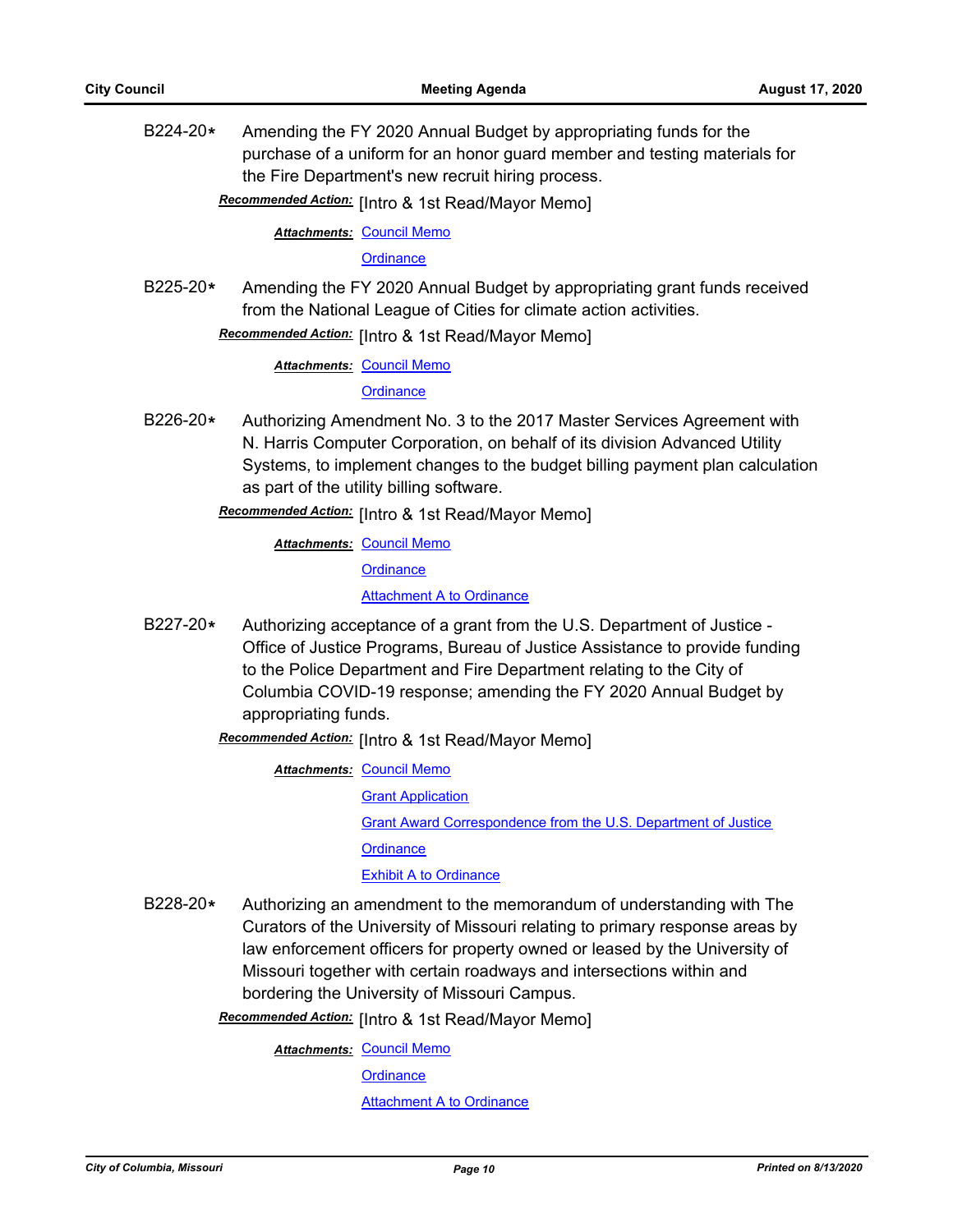B229-20**\*** Authorizing an amendment to the memorandum of understanding with The Curators of the University of Missouri relating to primary response by law enforcement officers for off-campus apartment buildings leased by the University of Missouri and staffed by University's Residential Life Program. **Recommended Action:** [Intro & 1st Read/Mayor Memo]

**Attachments: [Council Memo](http://gocolumbiamo.legistar.com/gateway.aspx?M=F&ID=6b01a3bc-145e-4e34-adde-c13f74b3f845.docx)** 

**[Ordinance](http://gocolumbiamo.legistar.com/gateway.aspx?M=F&ID=dff09142-94c7-4dec-b345-1ae54c9f7b7b.doc)** 

[Attachment A to Ordinance](http://gocolumbiamo.legistar.com/gateway.aspx?M=F&ID=0c639ca4-c49d-48b1-9abe-32697e96cddf.pdf)

**\*Non-zoning related introductory item that may be included on a future agenda as a consent item. Any such item can be removed from the consent agenda and placed under old business or new business at the request of a council member or any other interested person. The request must be made at the beginning of the council meeting at which the council bill or resolution is scheduled to be acted upon.** 

**\*\*Zoning related introductory item that may be included on a future agenda as a consent item. Any such item can be removed from the consent agenda and placed under old business at the request of a council member or any other interested person. The request must be made to the city clerk before noon on the Wednesday before the council meeting at which the council bill is scheduled to be considered for passage.**

**Non-asterisk items are expected to be included in a future agenda as a public hearing or an old business item.**

# **X. REPORTS**

REP43-20 Corrective C-2 Rezoning Authorization (Case #154-20).

**Recommended Action: [Memo]** 

**Attachments: [Council Memo](http://gocolumbiamo.legistar.com/gateway.aspx?M=F&ID=713b550b-53aa-46b7-a77a-74e5b1d61f5c.docx)** 

[C-2 Zoned Area Maps 1, 2, 3, & 4](http://gocolumbiamo.legistar.com/gateway.aspx?M=F&ID=c149060a-a697-42fd-bd62-21cdbef96aa5.pdf)

[Parcel Spreadsheet](http://gocolumbiamo.legistar.com/gateway.aspx?M=F&ID=2d9f6c74-821b-4f27-9fc0-abdf2ffb6054.pdf)

[June 8, 2017 Published WS Minutes](http://gocolumbiamo.legistar.com/gateway.aspx?M=F&ID=edd547b9-3266-4319-b3ad-70b5f9b80357.pdf)

[July 6, 2017 Published WS Minutes](http://gocolumbiamo.legistar.com/gateway.aspx?M=F&ID=4bc19ade-a6e7-4366-af88-a95a638054be.pdf)

REP44-20 North Village Arts District Honorary Alley Naming Request.

# **Recommended Action:** [Memo]

**Attachments: [Council Memo](http://gocolumbiamo.legistar.com/gateway.aspx?M=F&ID=c625d5c4-5d16-49c8-8593-13a1a502cb47.docx)** 

[Correspondence - North Village Arts District Alley Naming Request](http://gocolumbiamo.legistar.com/gateway.aspx?M=F&ID=2898e71e-eaca-4c32-9f92-3a8227d551c7.doc)